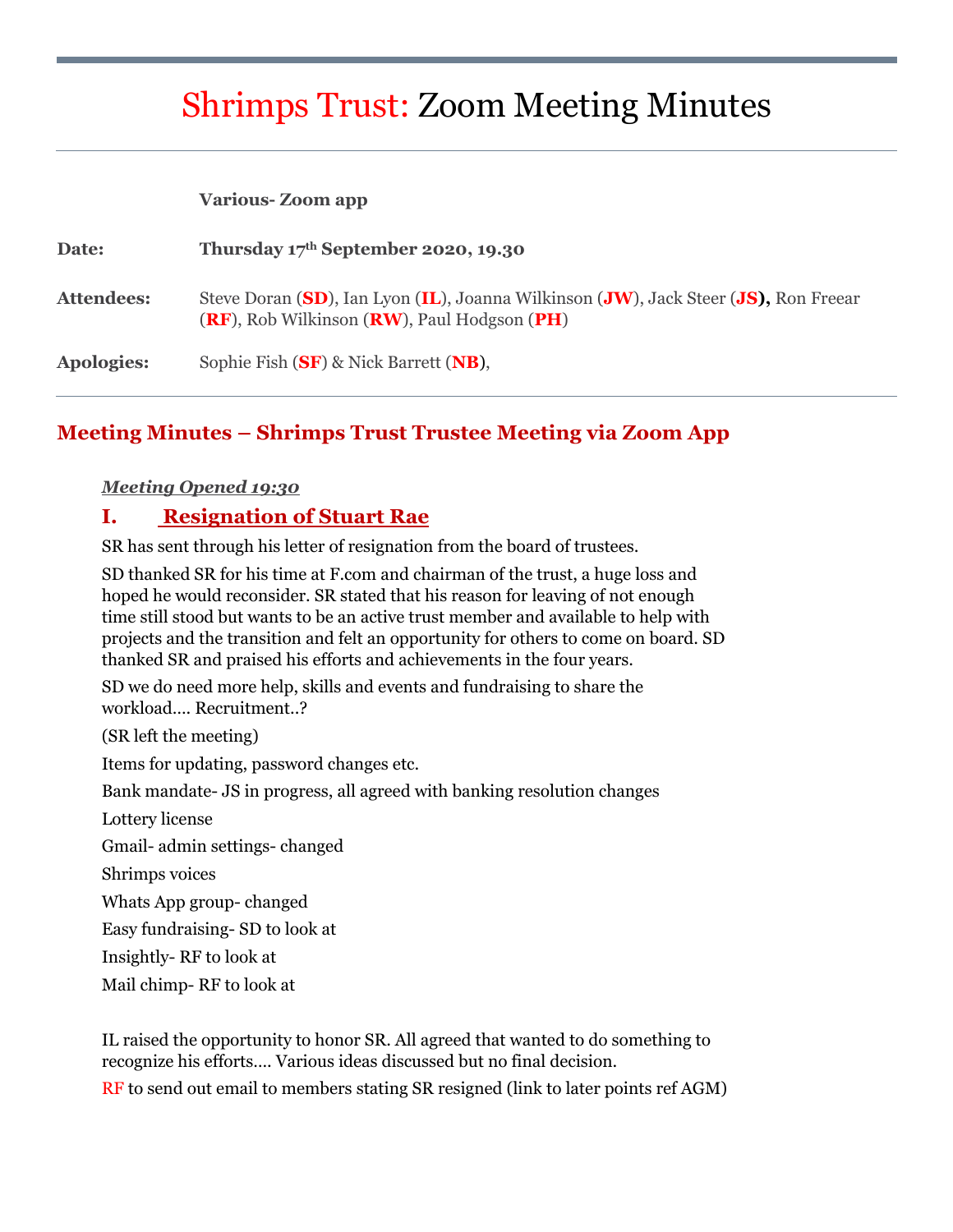# **II. Previous meeting minutes**

Meeting minutes approved for 13/08/20

# **III. Pending Actions from last meeting**

- a) RF lapsed members removed from the system.
- b) JS still holding 6 international and life members packs for confirmation of address or collection
- c) Rod Taylor shirt draw- leave as pending point
- d) Well done JS. The online poll allowed a lot of useful information for the club and went on to be used to set up the fans forum meeting with Charlie and James. Meeting has been published with transcript. Over 330 responses, excellent. Both members and the club benefited.
- e) Design a flag competition- now ended. JW to compile entries and send to RF to send to members for voting

SD approx. costs 10x6ft vinyl £150, including design fee and 5x3ft fabric £50

f) JW SD pursued eyelets. Have found Tradesignz who can eyelet but flag requires thick hem to put eyelets into, with something like a nylon webbing inside.

Ref displays RT emailed to liaise direct with Toby as stadium manger. Eric flag needs a point re-fixing

SD Could we go on the pitch and then fold and leave?

IL council officials not keen on flags in general

RF email out flag and decorations appeal. SD to contact SR ref 2 flags to display.

SD to follow up with Chris Whitehead for fire safety certificates

# **IV. Membership numbers and benefits Update**

a) Memberships at 352 (64 new, 17 of which lapsed, 52 life, 13 junior.

RF Personalized targeted email out to lapsed members to encourage renewal.

(X58 other years but not this, X24 2 seasons but not his, x41 last year only)

b) SD continuing to send out email and visit premises to all businesses to ensure all happy and able to continue offering discounts- including Salt Ayre

c) No player won at auction, outbid on Sam Lavelle. Trust adopting bid made by SR for Pringle.

SD- inform SR, martin. " shirts to collect from Martin and is De Silva available?

d) Draw dates- all Saturdays/ Monday, all first home game of month

19/09, 03/10, 14/11, 12/12, 09/01/21, 13/02, 06/03, Mon 05/04, 08/05/21

All agreed do draw this month and publicize results with live draws in future.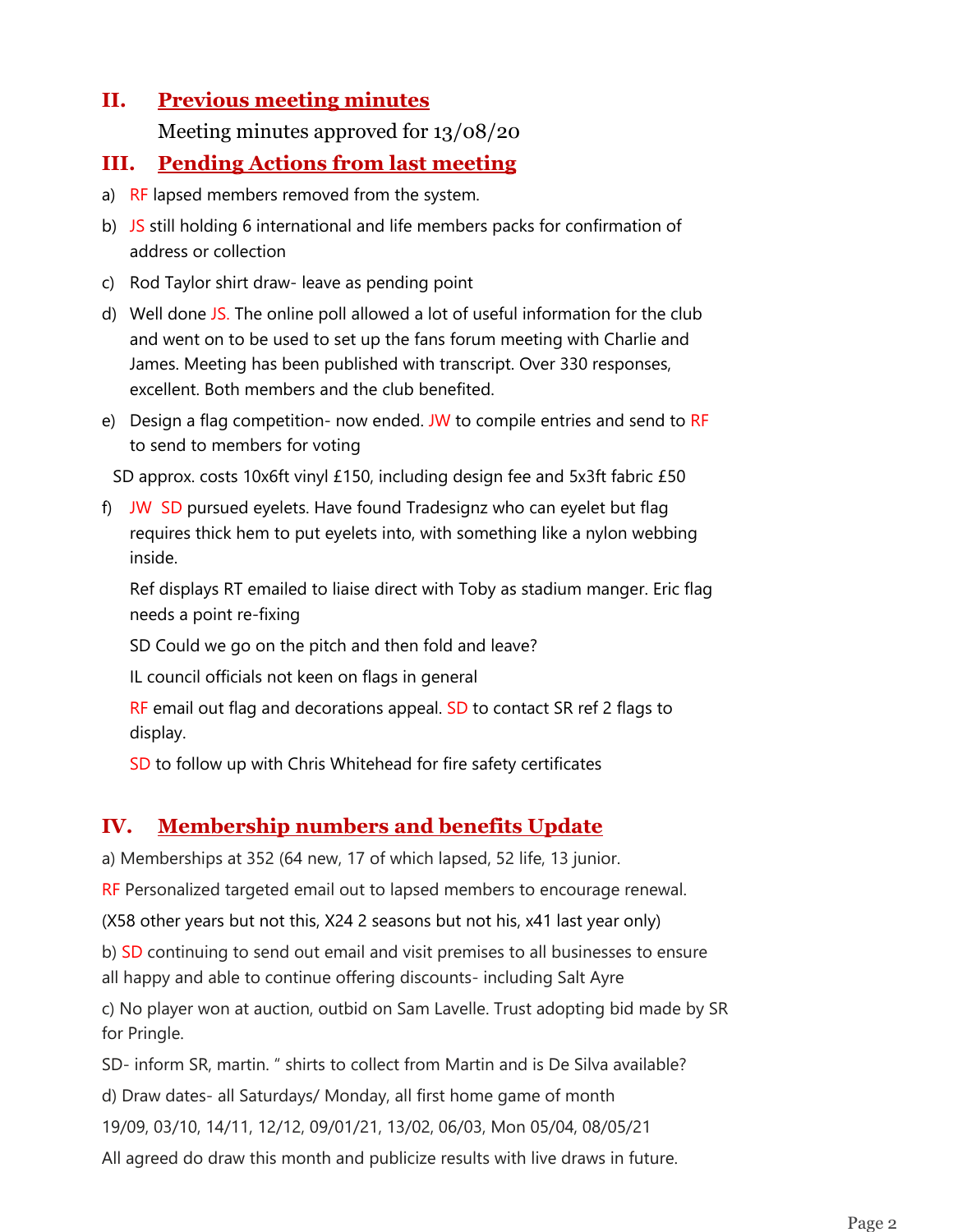All agreed to change hospitality prize to MFC shirt (or equivalent).

Rob Wilkinson now £30 off- JW to email RF with copy and print out spare copies for posting and not emailing

SD Fiona Pearce, Burger King and Buzz Bingo to check and collect vouchers

## **V. Trust Finance Update**

JS sent information before the meeting.

a) Expenses relating to monthly prize draws, postage, Paypal and DD fees, cost of packs, released licenses and Mbulu flowers.

Income from shirt raffles and donations from Kevin Sutcliffe and Travis Haselswerdt. Income includes badges sold on Ebay of £50.

Surplus of £2303, excluding Pringle sponsorship

Debtors are Northgate and Boardwalk. SD

Sponsorship of players cheque now been banked by club so shirts to be pursued SD

Fund balances are flag fund £1215, raise the roof £3987 and general reserves £10407.

b) SD contacted Derek Quinn regarding RT/ memorial garden project… still need to discuss with the board directly

# **VI. Fundraising and events**

- a) RT emailed  $SD$  very keen for decorations. RF to add to email asking for flags
- b) AGM- date Saturday 14/11/20, after home game

Hold at Mazuma stadium

Consider as time approaches whether Zoom

Election committee to be formed- RF to lead the making of the independent board. RF to ask Rob Ellis to put nomination form on website. SD asked club shop to hold blanks and accept completed forms- agreed

All agreed rules state half must resign- SR, JW, RF & PH (plus SF & NB), leaving SD, JS, RW

c) d) e)  $f$ ) SD events moved to next year when weather better, Covid reduced and mixing allowed- all agreed. Il to consider flower bowl at Barton Grange.

# **VII. Website update and content refresh**

Rob Ellis re designing and uploading website. To review and spilt content for checking between trustees.- to follow